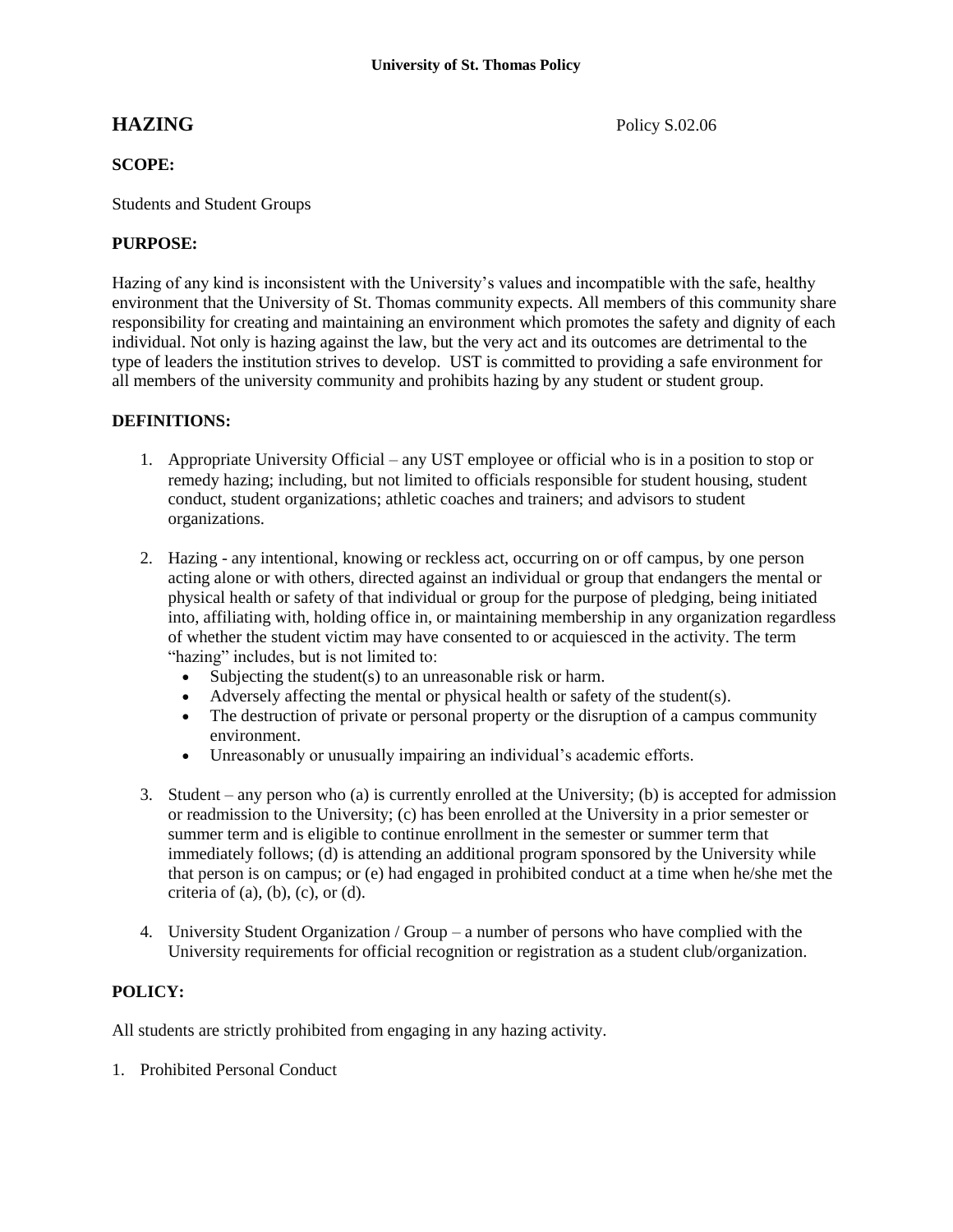No person may engage in hazing; solicit, encourage, direct, aid, or attempt to aid another to engage in hazing; recklessly permit hazing to occur; or have firsthand knowledge of the planning of a specific hazing incident involving a student at UST, or have firsthand knowledge that a specific hazing incident has occurred, and knowingly fail to report that knowledge to the Dean of Students or other appropriate university official.

No person who has cause to believe that an incident of hazing may have adversely affected the physical or mental health or welfare of an individual under 18 years of age, shall fail to immediately report the incident to law enforcement authorities in accordance with the obligation to report child abuse or neglect. The obligation to report child abuse or neglect is mandated by state law and a report must be made to law enforcement authorities prior to the notices related to hazing. Reporting an incident of child abuse or neglect to any other institutional official, other than the police department, does not fulfill the legal obligation to report child abuse or neglect.

2. Prohibited Organizational Conduct

No student group may condone or encourage hazing. No officer, authorized representative, or any combination of members, potential new members, or alumni of the organization commit or assist in the commission of hazing. Both a student group and individuals participating in hazing may be subject to discipline.

- 3. Example of hazing activities, which are explicitly prohibited include, but are not limited to the following:
	- Compelling individuals to consume alcohol or drugs.
	- Paddling in any form, shoving or otherwise striking individuals.
	- Compelling individuals to wear or carry unusual, uncomfortable, degrading or physically burdensome articles or apparel.
	- Compelling individuals to engage in sexual behavior, sexual or racial harassment or slurs or exhibitionism.
	- Depriving individuals of the opportunity for sufficient sleep, decent edible meals or access to means of bodily cleanliness.
	- Activities which impair an individual's academic efforts by causing exhaustion, loss of sleep or reasonable study time, or by preventing an individual from attending class.
	- The creation of excessive fatigue by participation in physically demanding activities (calisthenics, runs, etc.)
	- Compelling individuals to eat or drink unusual substances or compelling the consumption of undue amounts or odd preparations of food.
	- Having substances thrown at, poured on or otherwise applied to the bodies of individuals.
	- Morally degrading or humiliating games or any other activities which make an individual the object of amusement, ridicule or intimidation.
	- Transporting individuals against their will, abandoning individuals at distant locations, or conducting any "kidnap," "ditch" or "road trip" that may in any way endanger or compromise the health, safety or comfort of any individual.
	- Causing an individual to be indecently exposed or exposed to the elements.
	- Requiring an individual to remain in a fixed position for a long period of time.
	- Compelling an individual to be branded or tattooed.
	- "Line-ups" involving intense shouting of obscenities or insults.
	- Compelling individuals to participate in activities (pranks, scavenger hunts, etc.) which encourage the defacement of property; engage in theft; harass other individuals, groups of individuals or organizations; or disrupt the normal activities of the University.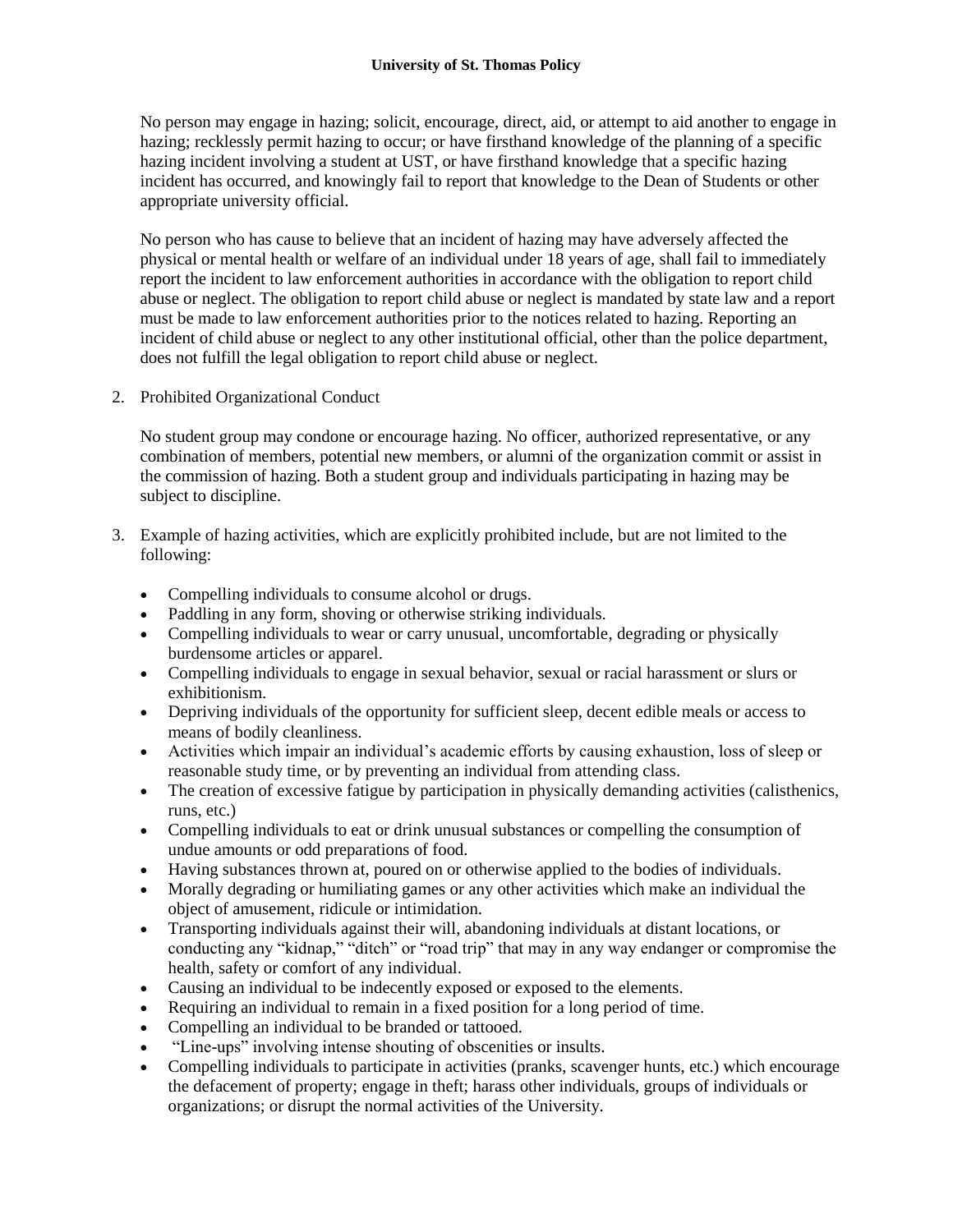- Tests of courage, bravery, stamina or sexuality.
- Intentionally deceiving members, prior to initiation, to make them believe they will not be initiated.
- Intentionally deceiving new members of an organization to make them think they will be struck or hurt.
- Excluding an individual from social contact for prolonged periods of time.
- Compelling an individual to engage in acts of personal servitude.
- 4. How to Report Hazing

Anyone with knowledge of hazing should immediately report the matter to UST by contacting the Dean of Students Office at 713-525-3570 or the University Police Department at 713-525-3888.

UST will investigate all reports of hazing involving students, whether the alleged misconduct took place on or off campus and regardless of the victim's acquiescence to the alleged misconduct.

5. Applicability of Community Standards

The terms and concepts (e.g., humiliating, degrading, unusual, uncomfortable, embarrassing, demeaning, etc.) cited in this policy shall be interpreted by university officials in relation to acceptable and applicable community standards.

6. Immunity for Good Faith Reporting

The University may elect not to pursue disciplinary sanctions for a violation of this policy for persons who voluntarily and in good faith provide information related to hazing. A person who makes a report in bad faith or with malice may be subject to disciplinary actions.

7. Obligation to Report

A person who believes that he or she had been subjected to hazing or a person who has knowledge of hazing activities should report the incident(s) to the Dean of Students, the University Police Department or another university official. All university officials must promptly report incidents of hazing to the Dean of Students or UPD.

8. Reporting By Health Care Professional

A doctor or other medical practitioner who treats a student who may have been subjected to hazing activities may report the suspected hazing activities to police or other law enforcement officials, and, in accordance with Texas law, will be immune from civil or other liability that might otherwise be imposed or incurred as a result of the report, unless the report is made in bad faith or with malice.

9. Sanctions

Students or student groups may be disciplined and sanctions for the misconduct of hazing under the UST Student Code of Conduct. Violations of this policy may result in disciplinary action, with sanctions up to and including suspension or expulsion from the University.

All reports of hazing regarding student groups will be investigated by the Dean of Students or a designee. Student groups may also be referred for investigation by the UST Police.